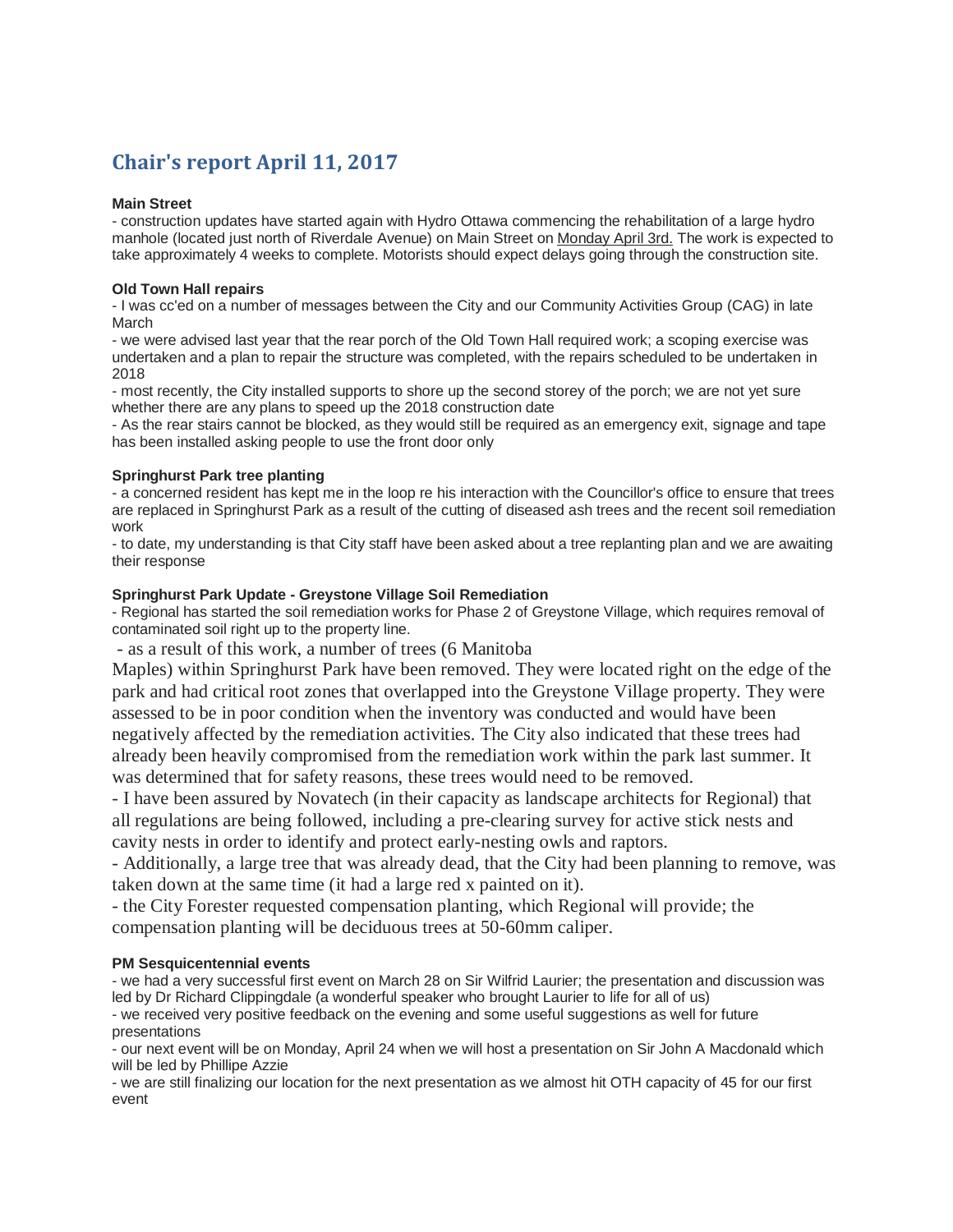- I will be laying out our options at next week's Board meeting

#### **City of Ottawa Underpass Mural Project**

- we have received e-mails from two of the short-listed artists for this project seeking community engagement

- Ed has been following up on our behalf; he will provide more info at our Board meeting

#### **Lansdowne update**

- John went to the latest meeting of the Lansdowne Community Working Group (during the week of March 20) on behalf of Jocelyn; key points from the meeting follow:

- Lansdowne will be very busy this sesqui year: includes signature events like the winter classic, the Grey Cup and Guns and Roses (Aug 21)

- OSEG has no intention of changing the large illuminated TD sign on the stadium veil (it's deemed "fully compliant" by the City) and it will remain illuminated until 11 p.m. Mike Cerha, OSEG VP, noted after the meeting that the related revenue derived from the sign reduces taxes and he also pointed out that there could have been more and - more conspicuous - signs on the veil as there are on other large sporting facilities. He cited the signs on the Canadian Tire Centre as an example.

## **Trillium Pathway Phase 3 - On-line consultation**

- Ian Grabina from the Councillor's office recently passed along information on this upcoming consultation: The on-line public consultation period for the Trillium Pathway Phase 3 (Carling to Dow's Lake) functional design is now under way. Information and feedback questionnaire are available via the link below. [http://ottawa.ca/en/city-hall/public-engagement/transportation/trillium-pathway-phase-3-functional-design-study](http://ottawa.ca/en/city-hall/public-engagement/transportation/trillium-pathway-phase-3-functional-design-study-carling-avenue-dows-lake)[carling-avenue-dows-lake](http://ottawa.ca/en/city-hall/public-engagement/transportation/trillium-pathway-phase-3-functional-design-study-carling-avenue-dows-lake)

#### **Regional's Greystone Village**

- Erin O'Connell (from the City of Ottawa) forwarded the following information on March 31:

"Please be advised that a resubmission (original submission was circulated in July 2015 but Regional did not proceed further than that due to market conditions) has been received for the Site Plan Control application at 530 De Mazenod Avenue, which is within the Greystone Village development on 175 Main Street. The proposed development is a 9-storey residential building with underground parking. Here is a link to the Development Application tool for the

site[:http://app01.ottawa.ca/postingplans/appDetails.jsf?lang=en&appId=\\_\\_0SVMY4](http://app01.ottawa.ca/postingplans/appDetails.jsf?lang=en&appId=__0SVMY4)

By Monday (April 3), the recently submitted plans will be available on this link and will start with the date "2017- 03-31" in the title to indicate the most recent submission drawings.

In general, changes include:

Relocation of the access to the underground garage from Philosopher Private to De Mazenod Avenue

The buildings are linked at the second storey, but no longer linked at the first storey, where the space is proposed to be used to access underground parking

· Changes to landscaping plan and elevations as a result of the access relocation

· Changes to the location of amenity space, bicycle parking and storage within the building Please provide me with any comments/feedback you may have on these plans by **Friday April 14th, 2017**." - Erin can be contacted with any questions at:

## **Planning, Infrastructure and Economic Development Department**

City of Ottawa | Ville d'Ottawa

[613.580.2424](tel:(613)%20580-2424) ext./poste 2796[7ottawa.ca/planning](http://www.ottawa.ca/planning) / [ottawa.ca/urbanism](http://www.ottawa.ca/amenagement)

## **Info Work Bulletin - Parks Canada - Rideau Canal Wall Rehabilitation**

- I received an e-mail on April 4 re the status of this project:

"Parks Canada began work on repairs to the Rideau Canal walls between Bank Street and Pig Island in November 2016. Repairs have progressed well and concrete refacing of the walls inside the canal is now complete. The next phase of work will be on the top portion of the wall, known as the coping, before shifting to address the trail, railings, and light standards in May. This phase of the project to repair the Rideau Canal walls in downtown Ottawa is expected to be complete in spring 2017.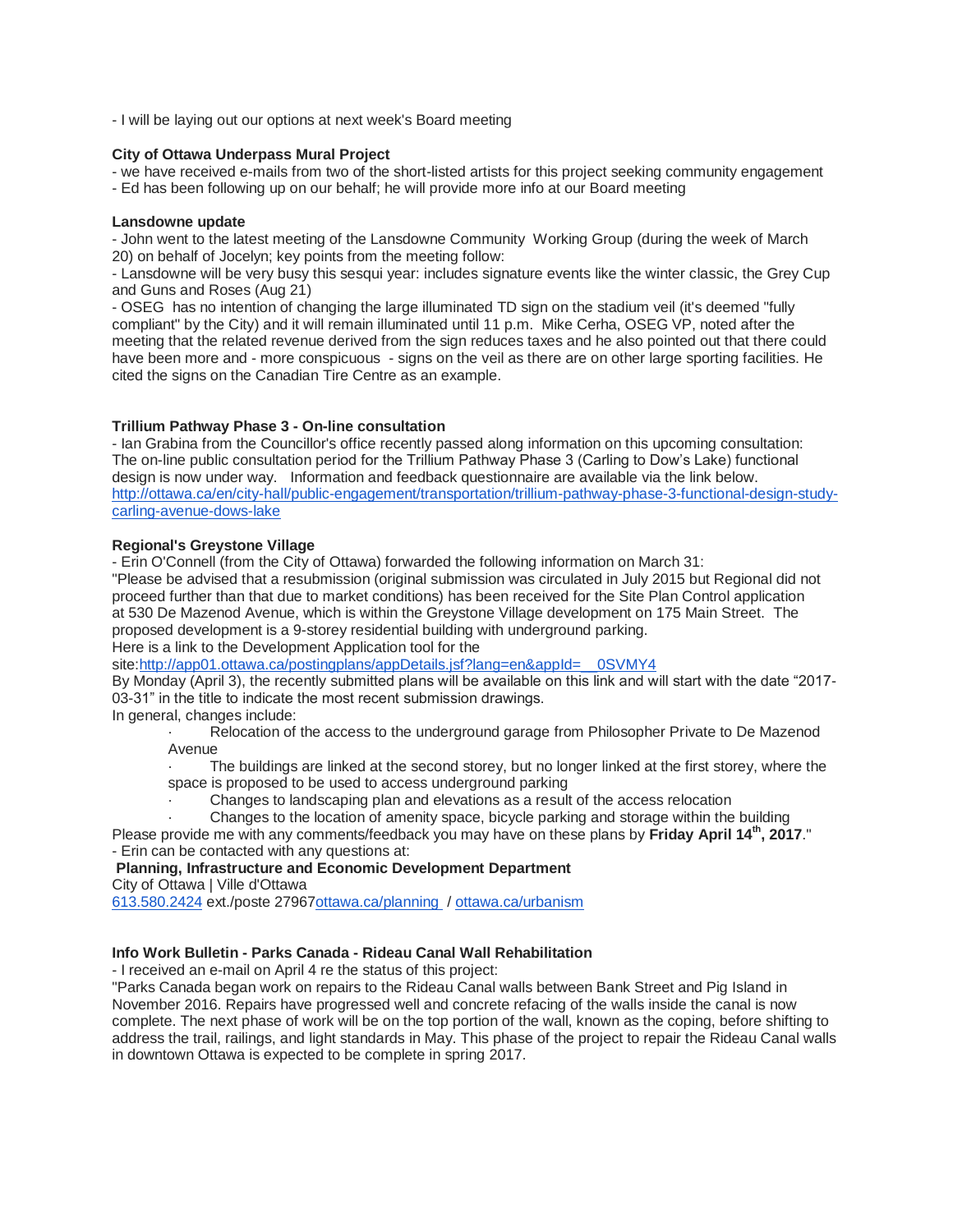For up-to-date news on infrastructure work along the Rideau Canal, please visit our website: [www.pc.gc.ca/rcInfrastructure.](http://www.pc.gc.ca/rcInfrastructure) If you would like to be added to our community engagement list and receive updates on this project, please e-mail [RideauCanal.info@pc.gc.ca.](mailto:RideauCanal.info@pc.gc.ca)"

# **Domicile Corners-On-Main update**

- Domicile recently reached a significant construction milestone with the concrete topping of Phase 1.

- Occupancy is still on track for Phase 1 for the end of 2017.

- We understand that Phase 2 sales are also coming along nicely.

- Domicile is not yet able to confirm any retail tenants, though potential opportunities are being explored.

- David Chick is interested in attending a community association meeting in the future when he has more substantial news to share.

#### **Rats in the neighbourhood**

- I have heard from a resident of the Brantwood Park area that rats have been spotted in some backyards - I forwarded this message to our Councillor's office to see if we can get some insight / advice / guidance on what can be done to mitigate any potential problems

# **Watershed Conditions Statement: Flood Watch**

- courtesy of our Councillor's office, we recently received information re the City's communications approach to the flood watch - it has been posted on our web-site and tweeted (thanks Catherine); see [https://ottawaeast.ca](https://ottawaeast.ca/) - you can follow the city on Facebook and Twitter to get further updates

- residents can find more info on the following web page:

[http://ottawa.ca/en/residents/transportation-and-parking/road-and-sidewalk-maintenance/spring-maintenance](http://ottawa.ca/en/residents/transportation-and-parking/road-and-sidewalk-maintenance/spring-maintenance-and-flood)[and-flood](http://ottawa.ca/en/residents/transportation-and-parking/road-and-sidewalk-maintenance/spring-maintenance-and-flood)

- also note that the Rideau Valley Conservation Authority is issuing statements

- on April 7 they released the following information:

**"**Heavy rain on Thursday has caused streamflows and lake levels to increase significantly in the Rideau River watershed.

The amount of rain that fell in eastern Ontario wasn't quite as much as forecast but it is certainly having an impact. Such water levels were last reached in 2014. The worst impact is in North Grenville and rural Ottawa near the confluence of Kemptville Creek with the Rideau River. Some street and pathway flooding is occurring in Ottawa South adjacent to and in Windsor Park and in Ottawa East in Brantwood Park. No residential flooding in urban Ottawa has been reported to the RVCA.

With only light rain showers still in the forecast and runoff has been working its way through the system, the rate of increase of water levels has begun to slow down. Peak flow can be expected to occur tonight or early Saturday at about 450 cubic metres per second as measured at the monitoring station at Carleton University.

The recession will continue through the weekend. However, there may be a reversal on Monday as Parks Canada staff release water held in the Rideau Canal reservoir lakes that has been held back to provide some peak flow attenuation. This influx of water is expected to slow the recession briefly.

Everyone, especially children, are advised to stay away from the fast flowing and cold water in watershed streams. Also, there may still be ice on some more sheltered lakes that can be expected to be highly unstable and should be avoided.

Conservation Authority staff will continue to monitor conditions and will issue updates as warranted"

## More Information:

Contact: Patrick Larson, RVCA Senior Water Resources Technician